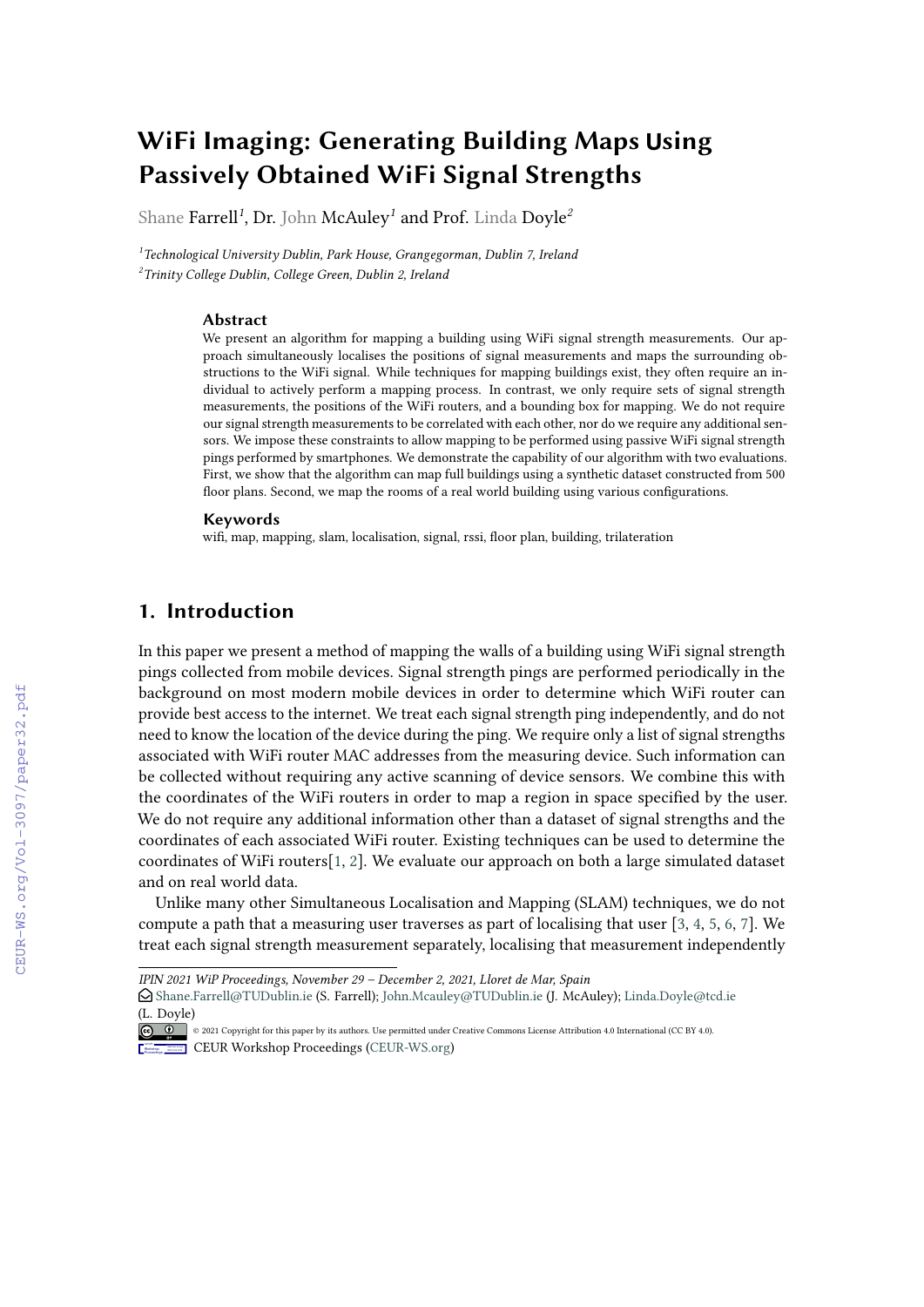of others. This broadens the scope of the data we are able to use as compared with other SLAM algorithms. We can construct architectural maps using sets of signal strength measurements taken from unknown devices.

Our contribution in this paper is as follows:

- We present an algorithm which can map an area using only WiFi signal strength measurements, WiFi router coordinates and a bounding box specifying the area to map. The signal strength measurements need not be correlated with each other, nor does the position from which they were taken need to be known.
- We evaluate the algorithm on a large simulated dataset of full building floor plans. We constructed this dataset from vectorised floor plans of Chinese houses[\[8\]](#page-14-0) and simulated WiFi signals passing through the walls described in the floor plan using PyLayers[\[9\]](#page-14-1).
- We evaluate this algorithm on a number of small scale real world WiFi datasets. We show that the algorithm is capable of resolving multiple walls in such datasets.

We structure this paper into five sections. In the Related Work section we discuss the state of the art techniques, and we highlight the gap our paper fills in comparison. In the Method section we explain our algorithm, first providing an intuition and then going into detail. We break our algorithm down into three steps, providing pseudocode for each step to aid implementation and understanding. In the Evaluation section we show how the algorithm performs in an experimentally controlled real world test. We also show how the algorithm performs over a large dataset of simulated WiFi signal strength maps. We then construct these maps using a dataset of building floor plans. In the Future Work section we discuss enhancements that could be made to the algorithm as well as experiments that could be run to evaluate the algorithm further. Finally, we conclude and summarise the findings of the paper.

## **2. Related Work**

Crowdsourced WiFi signal strength map generation, as well as magnetic field map generation are a prevalent component to many modern indoor localisation techniques[\[10,](#page-14-2) [11,](#page-14-3) [12\]](#page-14-4). Signal strength maps can be used for localising any device based on the device's current measured signal strengths. WiFi signal strengths are also a component of a number of modern SLAM techniques[\[13,](#page-14-5) [14\]](#page-15-0). The use of cameras is also prevalent in SLAM techniques [\[15,](#page-15-1) [16\]](#page-15-2). The work we are presenting here could be considered a SLAM technique. Hayoun et al. propose a method for using a pre-trained neural network for time efficient indoor mapping [\[17\]](#page-15-3).

Gao et al. propose Jigsaw, a method for estimating wall positions using crowdsourced data from smartphone users[\[18\]](#page-15-4). Their approach uses the smartphone's inbuilt camera, accelerometer, and gyroscope sensors to both localise the users mapping the building and to detect landmarks that they use for the mapping process itself. While their method uses crowdsourced data, the requirement for these data to contain visual recordings coupled with accelerometer data discourages broader adoption of the technology.

In contrast with Jigsaw's crowdsourced smartphone data, Rosinol et al. propose an advanced SLAM library named Kimera[\[19\]](#page-15-5). They achieve very high quality mapping results on the EuRoC Micro Aerial Vehicle dataset. In their approach they combine multiple state of the art SLAM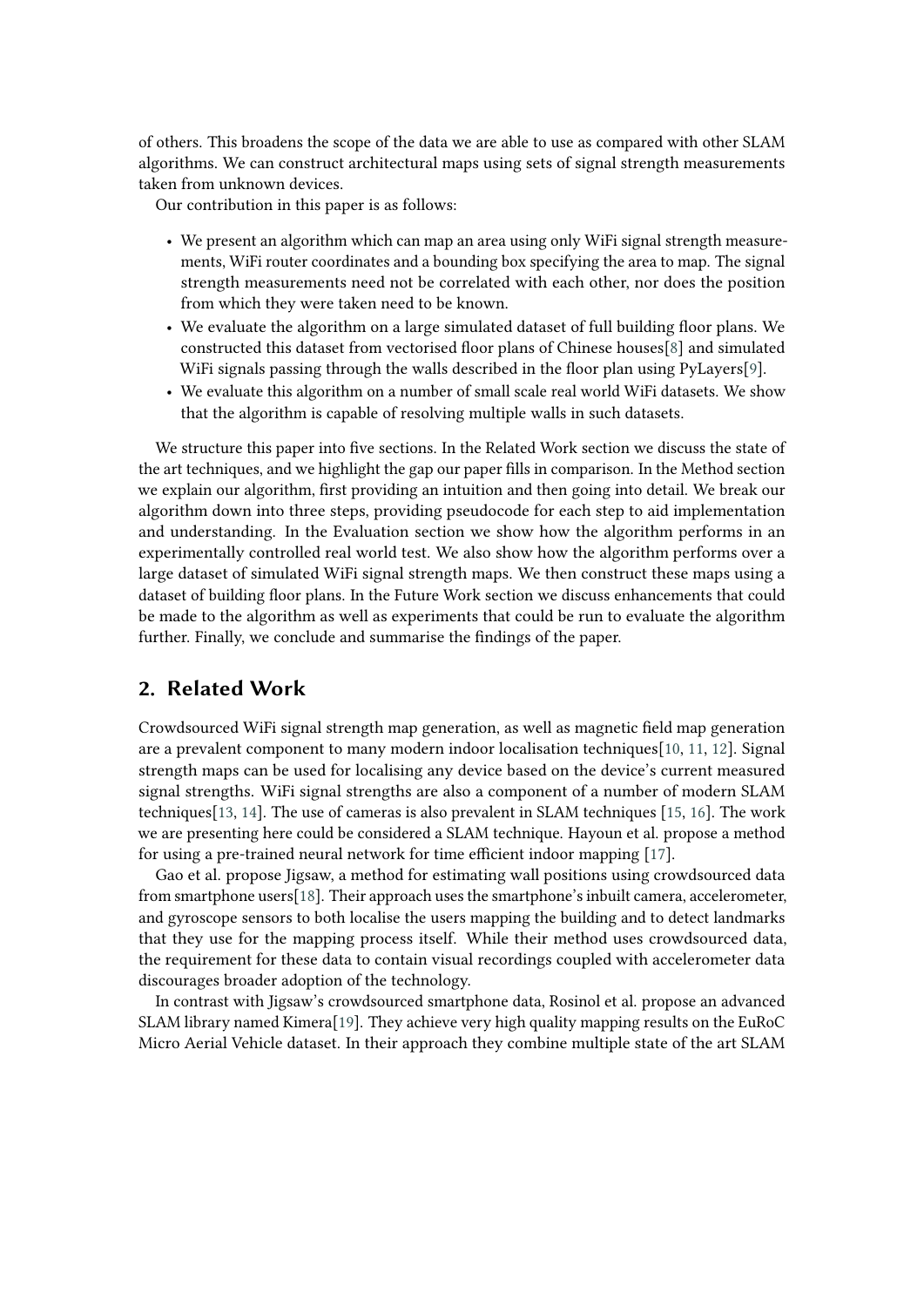techniques with machine learning. Their approach uses stereo images and high-rate inertial measurements as input. These high fidelity input requirements are above what is available on common smartphones, meaning the technique is limited to situations where specialised hardware can be employed.

Similarly to Jigsaw, Shin et al. propose a method for mapping buildings using WiFi signal strength measurements paired with accelerometer readings[\[20\]](#page-15-6). Unlike Jigsaw and Kimera, Shin et al. do not use any visual SLAM. In their approach they use a post-processing algorithm to segment the map into separate rooms, producing more accurate wall estimations than we present in this paper. However, their technique relies on integrating accelerometer readings to produce a path the user traverses. A high energy cost, and the requirement for a user to traverse a significant part of the building in one pass makes the technique unsuitable for passive floor plan construction.

In their 2017 paper, Gao et al. propose Knitter, a method which allows a mostly untrained user to map a building by spending one hour walking around the building taking photographs of landmarks[\[21\]](#page-15-7). Their technique uses WiFi signal strengths, as well as the smartphone's camera and inbuilt gyroscope. They evaluate their method in three separate real world locations with 15 users who have spent 5 minutes practising data collection. Their technique produces encouraging results in the situation where an untrained user might want to map a building. However, the technique does still require users to perform activities they would not perform passively, limiting the scope for large passive data collection efforts.

In their 2020 paper, Zhou et al. demonstrate a method for using smartphone speakers and microphones as sonar apparatus, allowing rapid and precise mapping of buildings [\[22\]](#page-15-8). Their technique provides accuracy within 1-2 cm for objects closer than 4 meters from the smartphone. However, the use of phone speakers makes the technique inherently disruptive to employ. The user is also required to hold the smartphone out in front of them in a horizontal position. These factors mean the technique is less suitable for mapping public buildings. The requirement for the phone to be held in a specific position also means the technique requires active trained measurers.

# **3. Algorithm**

In this section, we explain the algorithm we are presenting. We structure the algorithm as an optimisation problem. We simulate WiFi signals propagating from each WiFi router, giving us a signal strength map of the scene. We use theses signal strength maps to localise devices that ping these WiFi routers. We then compute a cost function based on how precisely these observations are localised. The idea is that if the algorithm's simulated walls match the ground truth walls better, they will produce more precise localisations.

### **3.1. Scene Map Creation**

We first create a mutable variable in TensorFlow. This variable is a 2D grid of floating point values. We initialise this variable with random normally distributed noise. This variable is the underlying mutable variable that we use to create our scene map. We take the sigmoid of this variable to constrain our scene map to values between zero and one.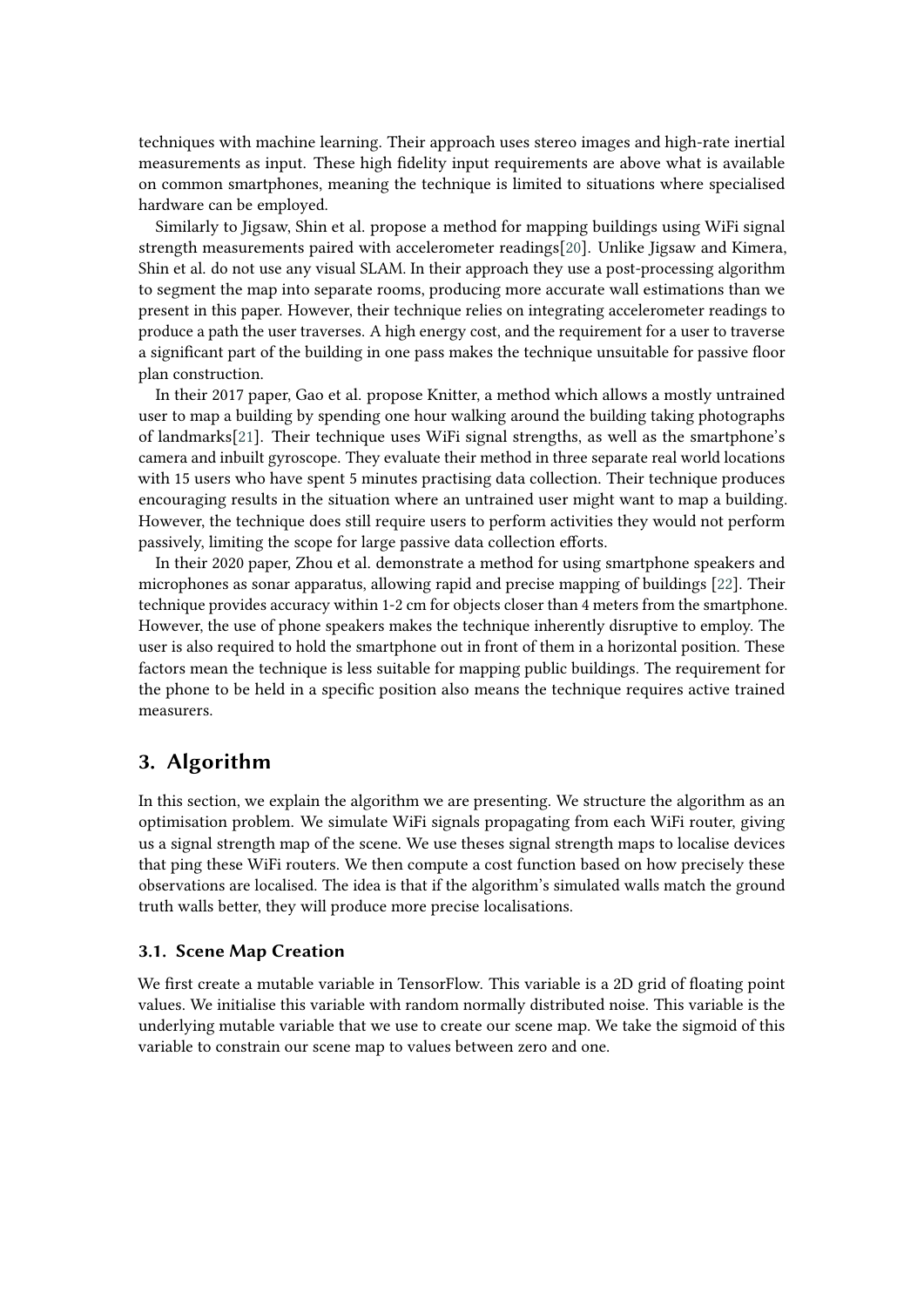The scene map can be thought of as a 2D image of the signal obstructions in the area. Zero means that there is no signal attenuation, and one means the signal is fully blocked. A value in between indicates that that fraction of the signal strength passing through is attenuated. So a value of 0.25 means 25% of any signal strength passing through that pixel is lost. Since walls are multiple pixels thick, the values per pixel in a wall are typically quite low.

### **3.2. WiFi Signal Simulation**

At this point we have a 2D grid representing the scene. We preprocessed the grid to constrain its values between zero and one. The grid's values represent the amount of signal attenuation to occur at that point. In this step we simulate each WiFi router's signal passing through this scene and output a signal strength map for each router.

To create these signal maps we first unwind the scene map into polar coordinates for each WiFi router. This polar coordinate representation is another 2D grid. We will later use this polar representation to simulate WiFi signal propagation in a differentiable way. The axes on this grid are the distance from the WiFi router and the angle around the WiFi router. The dimensions of this grid do not need to match the scene's dimensions, nor do the grid spacings need to match. The higher resolution, the less able the signal is to incorrectly pass through walls unimpeded due to sampling errors. We create one polar coordinate representation of the scene for each WiFi router, with the pole of the coordinates on that router. Since the positions of the WiFi routers are both known and immutable, the sampling positions can be calculated in advance of the algorithm execution and the coordinates to be sampled themselves do not need to be differentiable. This allows for a more optimal sampling method where only the pixels actually being sampled from need to be considered. If the coordinates did need to be differentiable, each pixel's value would depend on the value of every pixel in the scene instead of just a small fixed number. We interpolate the values of pixels where the sampling lies between multiple pixels, thus each pixel in the polar coordinates depends on four pixels in the underlying scene.

Now that we have the scene map unwound into polar coordinates for each router, we create a polar coordinate signal map for each router. The signal map has the same dimensions as its corresponding polar coordinate scene map. We use polar coordinate signal maps to simulate WiFi signal propagation efficiently. We initialise the signal strength map as if there were no obstructions. This can be initialised based on the WiFi router manufacturer's specifications for how the signal varies with distance and angle. In our case we defined the attenuation devoid of obstructions using the inverse square law of electromagnetic attenuation starting from a measured value of the WiFi router's signal strength output right next to it. The inverse square law says that the signal strength decreases proportionally to the square of the distance to the WiFi router. We used omnidirectional WiFi routers in our experiments. If the WiFi router being used is not omnidirectional and the radiation pattern is known it can be inserted at this step.

In order to apply the attenuation from the scene map to the signal map, we must first smear the scene map outwards from the router's position. The signal map currently holds what the signal strength would be at each point if not attenuated by the scene map. If the scene map was multiplied directly with the signal map as is, the walls would not leave shadows, only lowering the signal strength exactly where the walls are. The values in the scene map indicate what fraction of the signal strength is lost by the signal passing through that point. As such we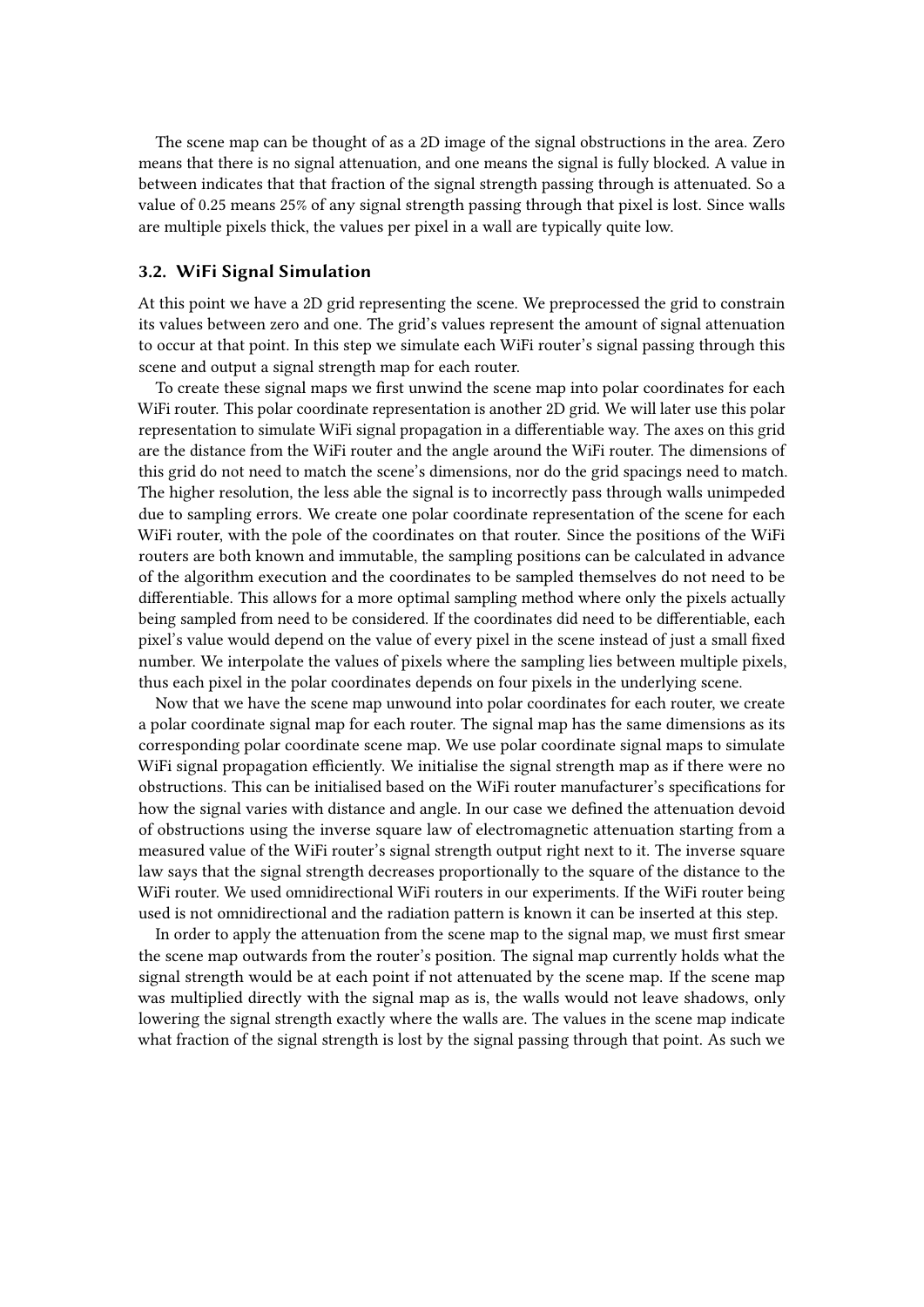perform the smear as a running product. We multiply the second row of the image by the first, and then the third by the updated second and so on. By doing this we ensure that all points behind a wall from the router's perspective are also multiplied by the wall's attenuation factor. In order to avoid floating point errors in this step we actually take the log of the scene map first, use addition instead of multiplication, and take the exponential of the result. This is however conceptually multiplication, and is mathematically equivalent.

Once we have the smeared scene map for each WiFi router, we can multiply the result with the signal map that does not account for obstructions. Since WiFi signal strengths are measured in decibels, this operation that can be thought of as multiplication is also performed as addition. Ten multiplied by the log of the value of the smeared scene map is added to the signal strength map to calculate the resultant decibel value. Since all the values on this smear map are between zero and one, the value added is negative and exclusively acts to lower the signal strength.

After the polar coordinate signal maps are created, we convert them back to Cartesian coordinates. This is performed by taking the inverse of the original sampling. The Cartesian map is sampled from the polar coordinate map. In the case where the value falls between pixels interpolation is used.

**Data:** The positions of all involved routers **Data:** The scene map of the building being simulated **Result:** A simulated signal map for each router **for** *each router* **do** create a transform of the scene map in polar form centred on this router; **for** *each row on the polar form scene map* **do** update the values on this row by multiplying by the corresponding values on the row above; **end for** *each row on the polar form scene map* **do** calculate how physically far away this row is from the router; calculate the signal strength of the router based on this distance assuming no obstructions; multiply the values on this row by this signal strength; **end** transform the signal map back into Cartesian coordinates centred on the router; **end**

**Algorithm 1:** Signal Simulation step

### **3.3. Position Estimation**

At this point we have a signal strength map simulated for each WiFi router. This signal strength map is what the signal strength is at each point after being simulated through the scene map. We have maintained differentiability through the simulation process so that gradient descent can be used to optimise the scene map used to create these signal maps. The signal maps have the same dimensions and positional bounding box as the scene map. In this step we estimate the positions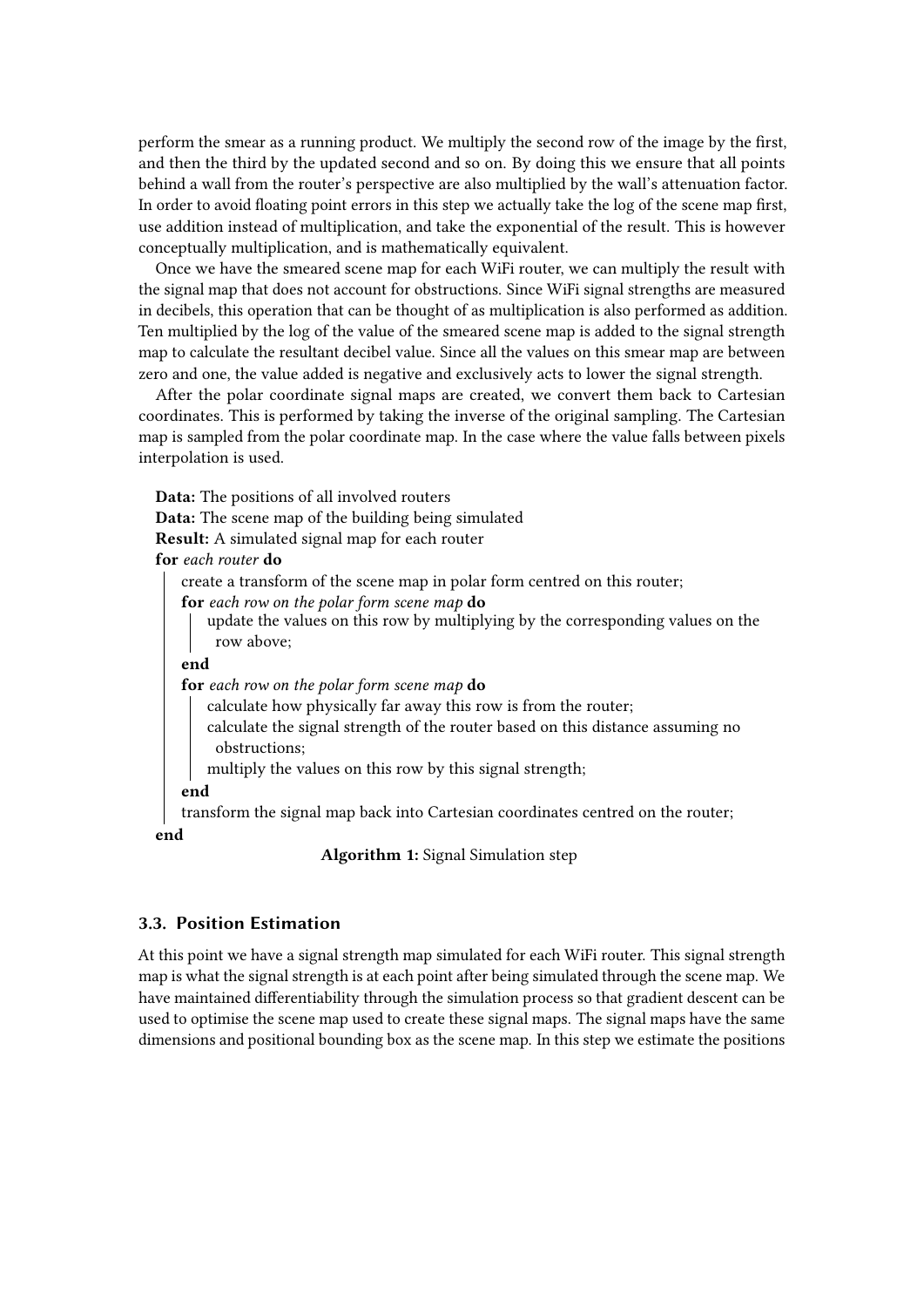of observations within the scene. An observation is a WiFi signal strength measurement taken from an unknown location within the scene. If an observation is taken outside the bounding box of the scene it will contribute to error in the mapping of the scene as the optimiser fails to localise it.

We load observations in batches to speed up convergence. An observation dataset consists of a 2D array of floating point values. Each column corresponds to a different WiFi router in the scene and each row corresponds to a separate observation. Each cell encodes the signal strength measured for that WiFi router as part of that observation. If an observation does not contain an entry for a WiFi router, we use a special value to signify this. In case of this value we exclude the WiFi router's contribution to the positioning step for this observation by multiplying any error it contributes by zero.

After loading a batch of observations, we create a square difference map for each router for each observation in the batch. These square difference maps encode the square difference between the observation's measured value for a given AP, and the signal map for that AP. Thus if the measured value was -50 dB for a given router, the decibel value in each cell of the signal map will be subtracted from this value and the result will be squared.

We then take the cell-wise mean of all the square difference maps for each observation. We call this mean of square difference maps the position map for the observation. The lower the value in each cell of the position map, the more likely the algorithm thinks it is for the observation to have been taken from that cell's position. Low values in the position map mean that at that point in space the measured signal strengths more closely match the simulated set of signal strengths at that point.

**Data:** The signal map of each router

**Data:** Measurements of the signal strength of each router, taken at various unknown points

**Result:** A sum of squared differences map for each measurement

**for** *each measurement* **do**

**for** *each router* **do**

get the measured signal strength for this router;

get the signal map for this router;

calculate the square difference between each pixel of the signal map and the measured signal strength;

**end**

calculate the mean of the square difference maps from each router for this measurement;

**end**

**Algorithm 2:** Position Estimation step

### **3.4. Cost Functions**

At this point, we have created a position map for each observation in the current batch. These position maps consist of the mean squared error between the signal map for each router and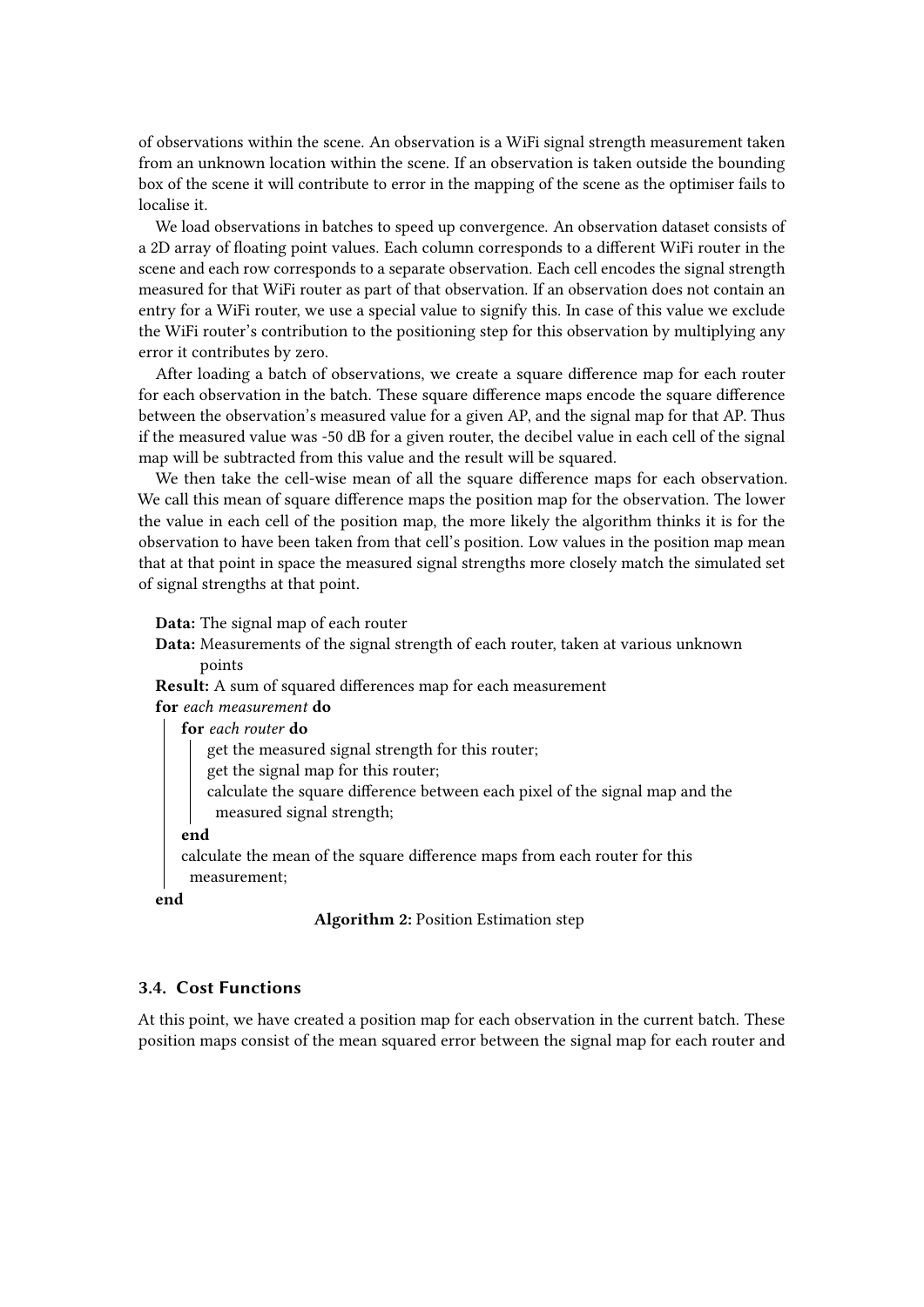the observation's measured value for that router. Finally we must implement a cost function to condense this information into a single value for the optimiser to perform gradient descent. We must also implement a regularisation cost function to prevent the optimiser from falling into some problematic local minima.

We calculate the primary cost function by first taking the minimum value from each position map, and then taking the mean of those minimum values. The minimum value of a position map encodes the degree to which the WiFi routers cannot agree on a position to localise the observation. Taking the mean of many of these values means that the cost is how much the WiFi routers disagree with where the observations were taken from on average over the batch. Minimising this means that a scene is found where the routers agree on the positions of observations more. The scene that theoretically causes the WiFi routers to agree the most is the scene that the observations were measured in, which is the ground truth.

We calculate the regularisation cost function as the ratio between the surface area of the walls in the scene and the volume of said walls. The cost is high when there is a lot of surface area for the amount of volume there is. Thus the algorithm does not get penalised for making lots of walls, it gets penalised for making those walls not contiguous or containing too much fine detail or creating specks of wall in the middle of an empty room. The surface area to volume ratio is calculated as the square of the divergence of the gradient of the scene divided by the square of the scene. The divergence of the scene is like an omnidirectional first derivative. Thus the square of the divergence is positive when the cell is a border cell between high and low values, as that is where the square of the first derivative produces high values. The divergence is calculated by creating a 3x3 Gaussian blur of the scene and subtracting the scene from it. The square is then taken to get the square divergence. This value is then divided by the square of the scene.

The final cost function we give to the optimiser to perform gradient descent is the sum of the two costs. We cap the regularisation cost so that it cannot fall below a value of 1. This means that when the algorithm has it on 1 it considers that to be an acceptable amount of regularisation error as there is nothing it can do to reduce it. This ensures the algorithm does not hyper focus on minimising the surface area to volume ratio to the detriment of the results, since real world scenes do need to contain some level of detail.



<span id="page-6-0"></span>**Figure 1:** Wall estimation on a simulated building layout.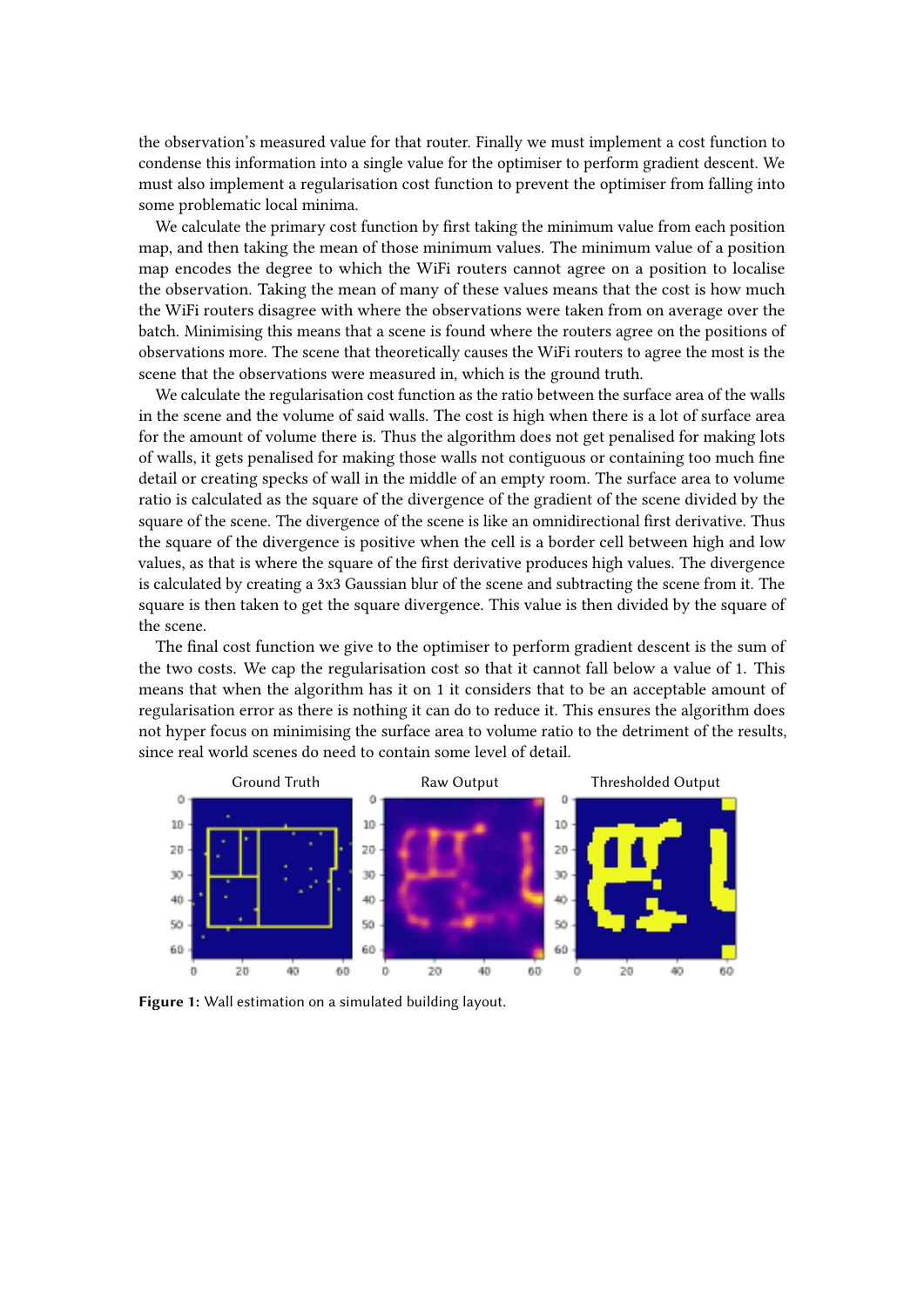**Data:** The positions of all involved routers

**Data:** Measurements of the signal strength of each router, taken at various unknown points

**Result:** An estimation of the signal strength attenuation of the scene at each point initialise scene map as random noise;

**while** *not done optimising* **do**

perform the Signal Simulation step with the current scene map;

perform the Position Estimation step with the generated signal maps;

**for** *each measurement* **do**

calculate the minimum value of this measurement's sum of squared differences map;

**end**

average these minimum values over each measurement;

feed this averaged value to the optimiser as the cost function, along with the regularisation cost;

**end**

**Algorithm 3:** Cost function and optimisation loop

## **4. Evaluation**

In this section, we provide details on the two experiments we conducted to evaluate the effectiveness of our algorithm. In the first experiment we evaluate the algorithm's ability to identify walls in a simulated dataset based on complete architectural drawings. We evaluate the algorithm on 500 simulated building layouts created from floor plans. In doing so we test the algorithm's ability to map full building layouts. A simulated experiment gives us greater control over environmental variables, and allows us to average the result over our dataset, making the metric less dependent on the specific building shape being evaluated. In the second experiment we evaluate the algorithm in 4 real world configurations. In doing so we test the algorithm's ability to generalise its predictive power to real world WiFi signals.

### **Table 1**

Evaluation Results

| <b>Experiment Type</b>   | Configuration                 | <b>Mean Wall Displacement Error</b> |
|--------------------------|-------------------------------|-------------------------------------|
| Simulated Configurations | 500 Full Building Floor Plans | $0.253$ meters                      |
|                          | Single Wall                   | $0.477$ meters                      |
| Real World               | Two Walls                     | $0.294$ meters                      |
| Configurations           | Corner Wall                   | $0.714$ meters                      |
|                          | Two Walls Distributed         | $0.689$ meters                      |

We evaluate our experiments using a metric we call displacement error. Displacement error is the mean distance from a predicted wall pixel to the nearest ground truth pixel. To calculate the displacement error we perform a distance transform on the ground truth image. This produces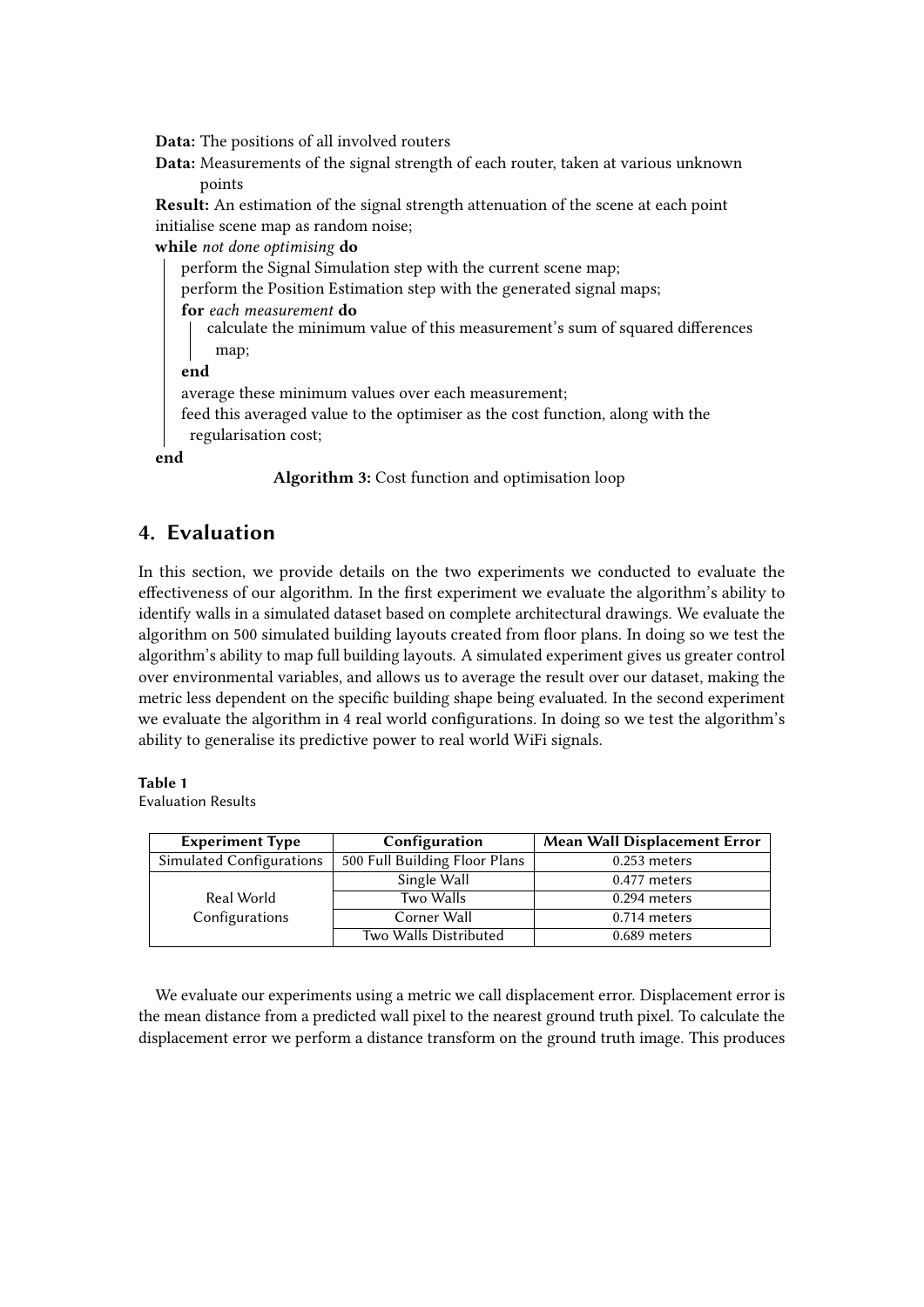an image were each pixel value is the distance in meters to the nearest ground truth pixel. We then threshold the output of our algorithm using the Otsu threshold value. The Otsu threshold value is a dynamically calculated threshold value common in image processing which is used to separate foreground and background pixels. We multiply the distance transform by this thresholded image so that only predicted wall pixels are not zero. We then sum the resulting pixel values up and divide by the total number of predicted pixels. This gives us the mean distance of each pixel in meters to the nearest ground truth pixel.

### **4.1. Simulation**

In our first experiment, we evaluated the algorithm on simulated data. This allowed us to fully constrain environmental variables, and to evaluate the algorithm on a much larger set of buildings than is practical in a real world experiment. We used these features of simulated data to conduct an experiment over a dataset modelling 500 different floor plans. We then calculated the average wall displacement error for the entire dataset. By doing so we provide a wall displacement error that is less influenced by any particular building shape, while also uninfluenced by unforeseen interference or environmental factors.

We created our dataset of WiFi signal simulations using PyLayers[\[9\]](#page-14-1). PyLayers is a ray tracing based WiFi signal simulator which allows users to specify the locations of walls and WiFi routers. PyLayers generates signal maps for the specified WiFi routers through the user provided environment. We provided PyLayers each wall in the form of pairs of coordinates specifying the two endpoints of the wall. PyLayers treated these walls as infinitely thin lines that attenuated signal strengths by an amount equivalent to a 6 inch thick brick wall. We defined a bounding box for the floor plan using the extreme values of the coordinates of each wall endpoint. We then expanded this bounding box to provide 2 meters of padding around the edges of the building. We placed 30 WiFi routers at uniformly distributed random coordinates within the bounding box. Figure [1](#page-6-0) shows an example of a simulated setup and the predicted wall locations. In the figure's ground truth image the lines indicate the infinitely thin vector walls we provide to PyLayers, and the pixels indicate the positions of the 30 WiFi routers. We provided the algorithm with the coordinates of these WiFi routers, but not the locations of the walls, which were the target feature. To simplify the execution of the algorithm, we added additional padding around each bounding box so that the bounding box would fit in a square. This enabled us to treat each floor plan identically for the execution of the algorithm. We constrained this additional padding to be zero everywhere, preventing the algorithm's optimiser from modifying it.

We executed the algorithm on a dataset of 500 floor plans. Each floor plan was taken from the output dataset of Raster-to-Vector[\[8\]](#page-14-0). Raster-to-Vector converts images of floor plans into vector representations. In order to ease compatibility with PyLayers, we removed any information about windows and doors from the Raster-to-Vector dataset, instead leaving them as solid walls. Additionally, the floor plans did not feature any scale information, we thus scaled the buildings such that 0.8 meters, based on the average door width in Chinese houses[\[23\]](#page-15-9). Each floor in the Raster-to-Vector dataset was of a Chinese house.

For each floor plan we produced a raw output image like in figure [1.](#page-6-0) The displacement error of the simulated floor plans had a mean result of 0.253 meters over the dataset, with a standard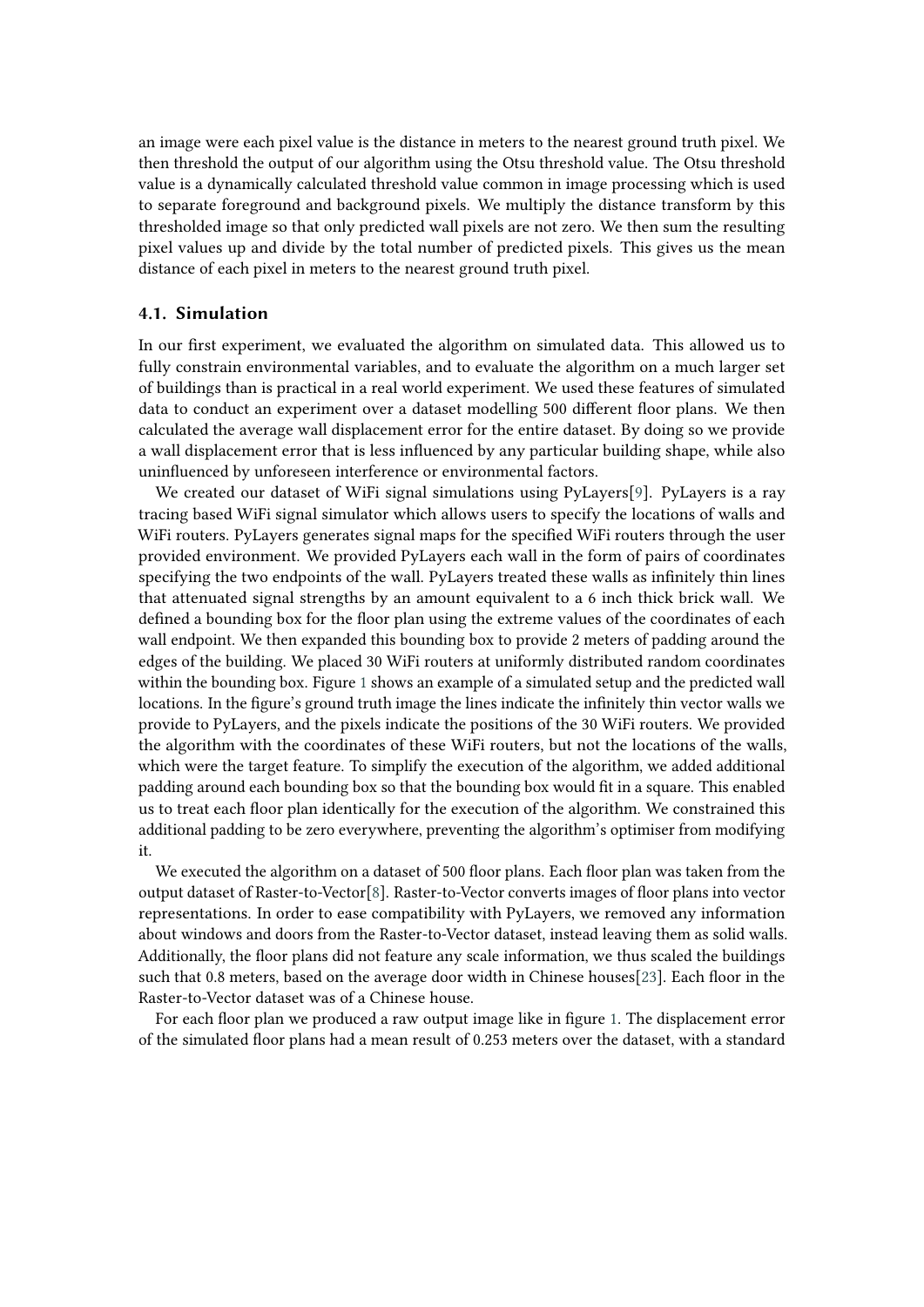deviation of 0.054 meters.

### **4.2. Real World Experiment**

Our previous experiment showed that the algorithm can map full building layouts in a simulated context. We used the large number of simulated architectural layouts to evaluate the algorithm's generalisability. In this experiment we evaluate whether the algorithm generalises to real world data. We configure the experiment to evaluate the algorithm's ability to converge on real world data in an old Irish Victorian house, a contrast to the previous experiment. We selected several walls within the building of varying degrees of thickness. We began with the simple case of a single thick wall and increased the level of complexity in later iterations. We ran four experimental configurations in total, evaluating the increasing complexity in each case. We describe each experiment under the proceeding work: single wall configuration, two wall configuration, corner wall configuration, and distributed routers configuration. In each



<span id="page-9-0"></span>**Figure 2:** Real World Single Wall Configuration.

experiment we used ten Ubiquiti UniFi nanoHD WiFi routers. Other WiFi routers existed within the building and surrounding buildings, however we excluded these signals from the dataset. For each of the ten WiFi routers we created two WiFi networks, one at 2.4 gigahertz, and one at 5 gigahertz. This totalled 20 WiFi networks with known router positions, though only originating from 10 different locations. We measured each WiFi router's coordinates and considered the centre of the router as its coordinate. We measured the WiFi signal strengths using a Samsung SM-A750GN/DS running Android 10 with a custom Android app. WiFi measurements were taken by walking around randomly within the scene with the phone held at chest height. We took each measurement by pressing the app's button to take a measurement and standing in place until the measurement was completed. We then walked to a different location and took a measurement. A measurement consisted of the App requesting the Android operating system to actively ping the surrounding WiFi routers and then retrieving that data. In advance of running the experiment we measured the signal strength of one of the routers at various distances in order to calibrate our algorithm's internal representation of the router's signal strengths to the real world equivalent. Instead of inputting these measurements directly, we used the measurements to calibrate the signal falloff curve due to the inverse square law. Thus the falloff curve approximately matched what we found to be the case in the real world, but it was not an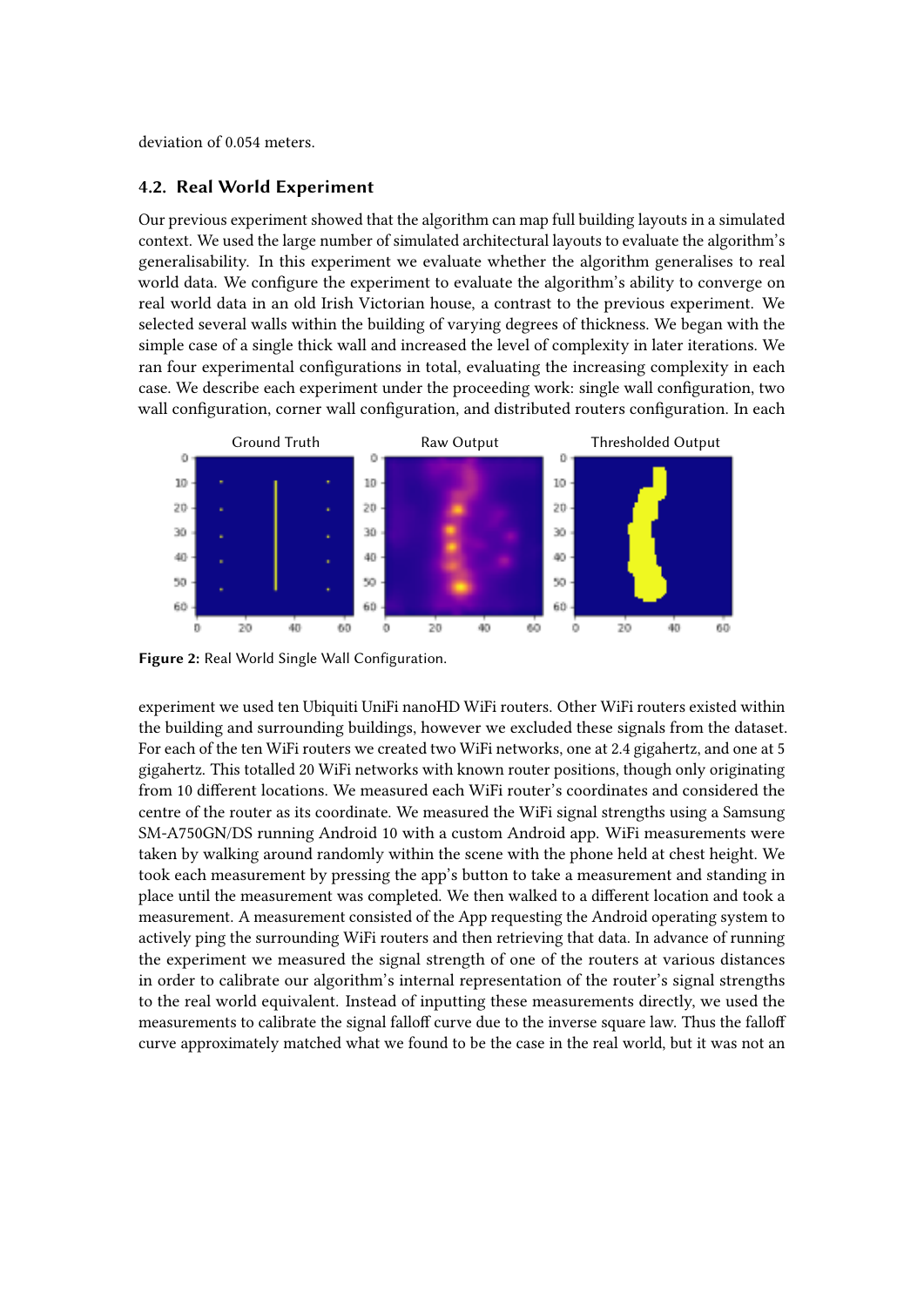exact encoding of the router's radiation pattern.

Some of the walls involved in the experiment are unusually thick compared with more modern developments, this means the attenuation effect of those walls is greater and thus represent an easier experimental configuration for the algorithm. We include a thickness measurement for each wall involved in the experiment. We performed each experimental setup individually on a single floor, placing WiFi routers on the ground in each case other than the final configuration. All walls and areas were indoors.

#### **4.2.1. Single Wall Configuration**

We first evaluated the algorithm's ability to identify a single wall. The wall was 0.5 meters thick and contained a large bookcase along its length, which was also 0.5 meters thick. In this experiment we placed 5 WiFi routers on each side of the wall. We placed each WiFi router 2 meters from the corresponding surface of the wall, ignoring the book shelf. We placed each WiFi router 1 meter apart from each other parallel to the wall in a line, the line thus spanned 4 meters. We ensured that each WiFi router was placed opposite to the router on the opposite side of the wall, thus making the routers form a grid. We placed each WiFi router on the ground, facing towards the wall. We set the simulation bounding box as the rectangle containing all the routers with one meter of additional padding. Thus in the scene there were 5 WiFi routers 1 meter from the top of the image, and 5 routers 1 meter from the bottom, with the wall in the centre of the image.

When we executed the algorithm on this configuration, we produced the image seen in figure [2.](#page-9-0) Evaluating the displacement error we received a result of 0.477 meters. The algorithm converged correctly on the simple case of one wall.

#### **4.2.2. Two Wall Configuration**

Our objective with this configuration was to evaluate whether the algorithm could correctly identify two individual and separate walls, as the algorithm correctly converged on one wall in the first setup. However, with the output being a single line, the setup was simple enough that the convergence may have been coincidental. In this configuration, we extended the configuration of the single wall configuration. We included a second 0.9 meter thick brick wall. This second wall featured a fireplace also. This setup consisted of a large hallway with a large room on each side, a dining room and an office. This office featured a desk placed against the wall between it and the hallway. The fireplace on that wall was built into it from the side of the hallway. We placed all WiFi routers on the floor facing the same direction, facing from the hallway towards the office. The three rooms shared a common back wall, which was the back of the house. This wall was used in determining the placement of the WiFi routers in each room.

We placed 3 WiFi routers in the dining room. We placed each router 1.4 meters from the dining room's hall wall. This distance excludes the bookshelf. The bookshelf was 0.5 meters thick, full of books, and placed on the dining room side of the dining room wall. The dining room wall (brick) was an additional 0.5 meters thick. We placed the first WiFi router 1 meter from the common back wall, the second router 2 meters, and the third 3 meters. We placed 4 WiFi routers in the hall, placing each router 3.75 meters from the line of routers in the dining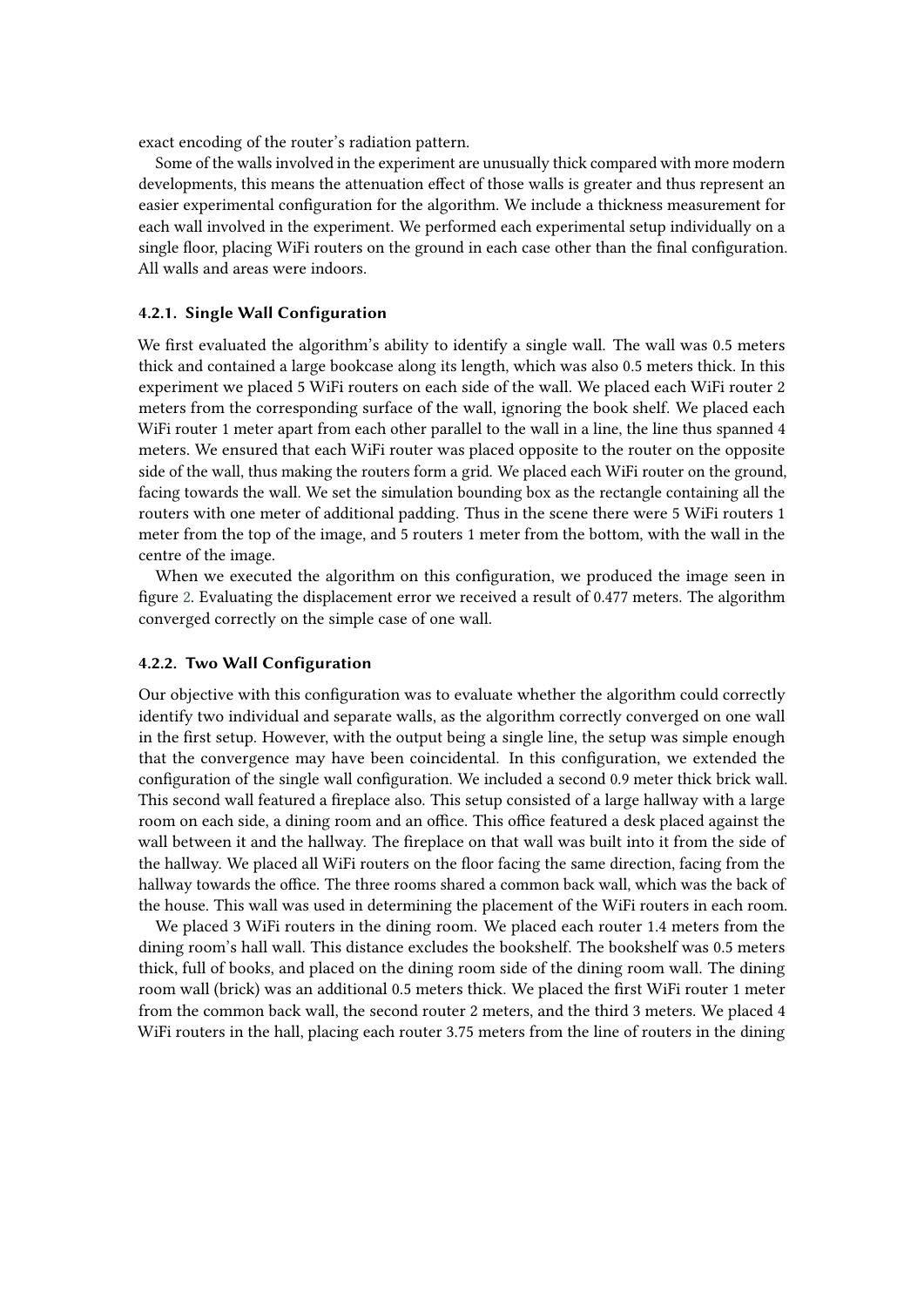

<span id="page-11-0"></span>**Figure 3:** Real World Two Wall Configuration.

room. The first of these routers was 1 meter from the common back wall, the second was 2 meters, the third was 3 meters, and the fourth was 4 meters.

We placed 3 WiFi routers in the office, placing each router 3.75 meters from the line of routers in the hall. We placed these routers at 1, 2 and 3 meters from the back wall.

We executed the algorithm on the data collected from this configuration and produced the image seen in figure [3.](#page-11-0) Evaluating the displacement error we received a result of 0.294 meters. The algorithm converged correctly on two separate walls.

### **4.2.3. Corner Wall Configuration**

We evaluated the algorithm on a setup consisting of two walls forming the corner of a room. With this setup our objective was to evaluate whether the algorithm could handle the unique signal reflection issues caused by a corner. We also wanted to test whether the degree to which the algorithm would create a clearly defined corner, or whether it would round the corner off and join the two walls into one curved wall. This configuration was also performed in a different area of the building and featured thinner walls. The walls in this setup were brick walls of a more standard thickness of 0.15 meters. Thus we were also checking whether the algorithm could converge correctly with walls that produced substantially less attenuation.

This setup was performed between two rooms and a hallway. The hallway ran along the side of a storage room and into a bedroom. The bedroom was wider than the storage room and thus its width spanned the entire wall of the storage room and the width of the attached hallway, the two walls forming the corner to be simulated were the storage room's bedroom wall and the storage room's hall wall. We placed the WiFi routers such that the door from the hall into the storage room was not included in the measured area, though it was nearby. In all cases we placed the WiFi routers on the ground.

We placed 3 WiFi routers in the hallway, although due to the hallway being small one of these routers is placed just inside the bedroom door. Each hallway router is placed 1 meter from the surface of the hall's storage room wall. The first router was placed 1.5 meters from the extended plane of the storage room's bedroom wall's surface. The second router was placed 0.75 meters from this surface. The third router was placed 1 meter behind this surface, placing it just inside the bedroom. We placed each hall router facing directly away from the hall's storage room wall.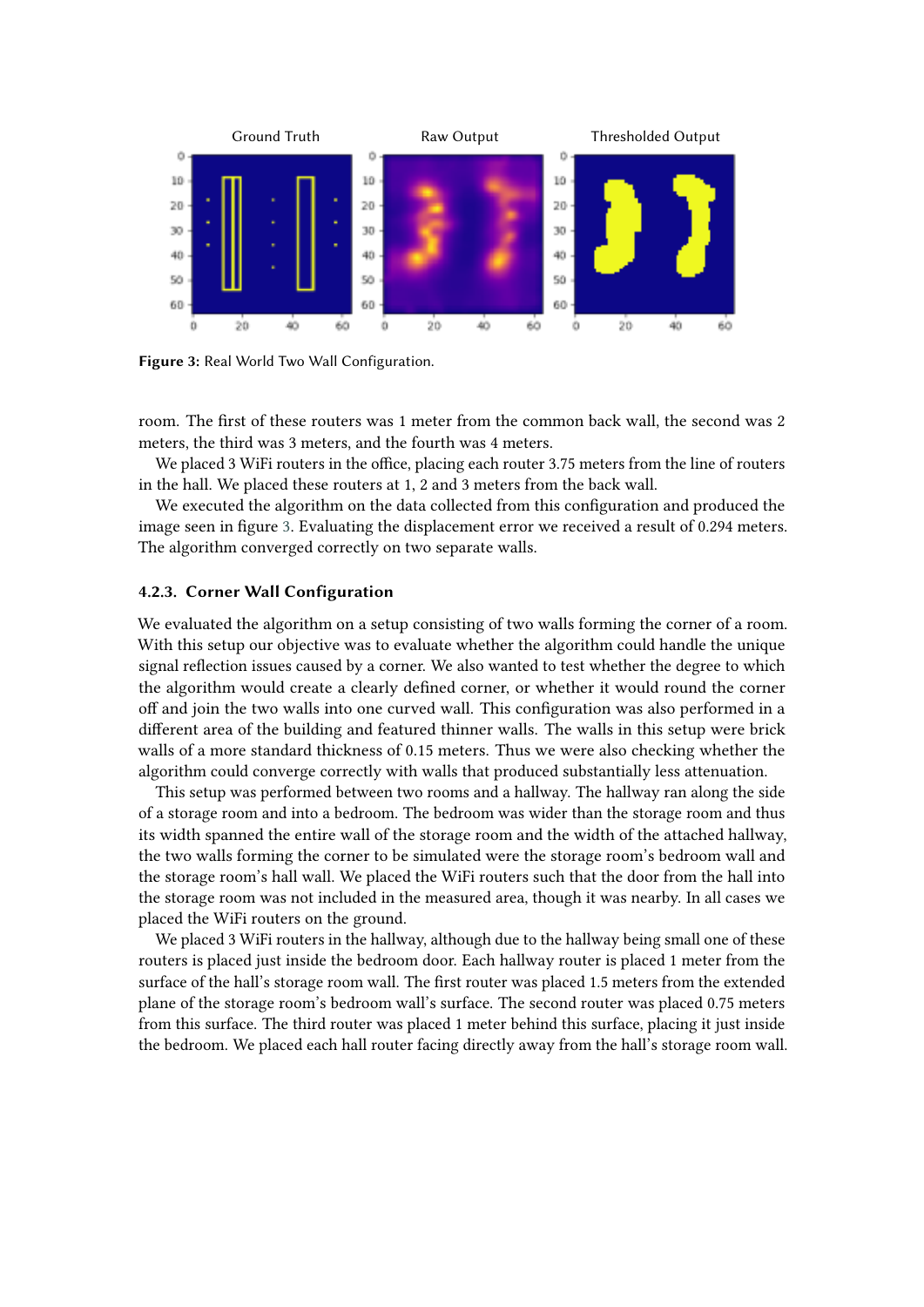

We placed 3 WiFi routers in the storage room. Due to the hall wall being substantially shorter

<span id="page-12-0"></span>**Figure 4:** Real World Corner Wall Configuration.

than the bedroom wall, we placed the storage room routers in a line parallel to the bedroom wall. We placed each of these routers 1 meter from the storage room's bedroom wall's surface. We placed the first of these routers 1 meter from the storage room's hall wall's surface. The second router was 2 meters from said surface, and the third router was 3 meters from it. We placed all 3 routers facing towards the bedroom wall. This room featured a metal weights set along the wall between the storage room and the bedroom.

We placed 4 WiFi routers in the bedroom, as this was the largest room. Additionally, one of the hall routers was just within the bedroom. We placed each of these routers 3 meters from the bedroom's storage room wall. This large gap was due to the presence of a bed with its back on the bedroom's storage room wall. We placed the first bedroom router in line with the extended plane of the surface of the storage room's hall wall. We placed the second router 1 meter from this surface, we placed the third router 2 meters, and the fourth 3 meters. This means the second, third and fourth routers in the bedroom were directly opposite the three routers within the storage room. We placed all of the bedroom routers facing towards the storage room wall.

When executing the algorithm on the data collected on this experiment, we produced the image in figure [4.](#page-12-0) Evaluating displacement error we received a result of 0.714 meters. The algorithm correctly produced a sharp corner. Nothing in the algorithm specifically prefers right angles or corners over curves. Thus the algorithm correctly inferred the structure of a corner correctly from real world data.

### **4.2.4. Distributed Routers Configuration**

In the final configuration we repeated the two wall setup with the WiFi routers in more realistic positions. Instead of placing the routers in lines, we placed them in a more realistic configuration, with routers scattered around the experimental configuration. With this configuration our objective was to evaluate the effect of placing the WiFi routers right next to walls and off ground level. We also left all furniture in situ and attempted to create as realistic a configuration as possible. As such this setup represents a much more realistic environment. The distribution of the WiFi routers relative to the walls can be seen in figure [5,](#page-13-0) where each dot in the ground truth image represents the coordinates of a router.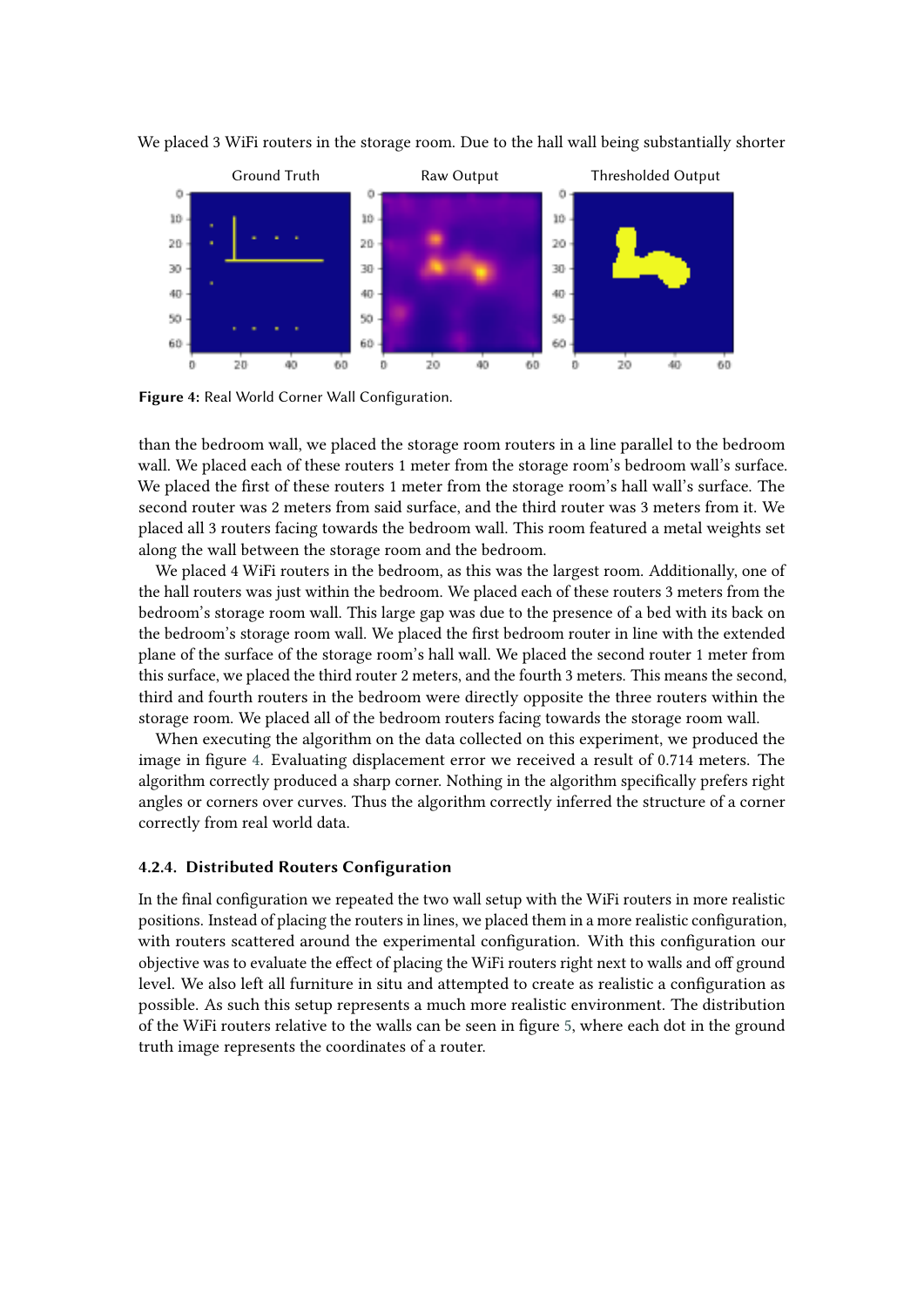

<span id="page-13-0"></span>**Figure 5:** Real World Distributed Routers Configuration.

When we executed the algorithm on the collected data, we produced the image in figure [5.](#page-13-0) Evaluating the displacement error we received a result of 0.689 meters. A more challenging configuration did not impede the ability of the algorithm to converge and correctly reflect the experiment configuration.

# **5. Future Work**

In the future we will extend our evaluation to cover a full realistic real world setup, using existing WiFi routers in a public building. We have shown the algorithm to work on full architectural plans in simulations, and on building sections in real world configurations. However, a full scale public real world environment poses additional challenges, such as having a lower number of WiFi routers per unit area than in our current experimental setups. To this end we will work on making the algorithm more robust to setups with less routers to draw information from.

# **6. Conclusion**

In this paper we presented an algorithm for passively mapping buildings using WiFi signal strengths. We demonstrated that the algorithm functions on a dataset of 500 simulated buildings. We also demonstrated that the algorithm can resolve walls in four real world experimental configurations. Our algorithm requires the coordinates of the WiFi routers to be known, as well as a set of measurements consisting of the signal strength of those WiFi routers. We do not require to know the coordinates from which the WiFi signal strengths are measured, nor do we require the measurements to be correlated with each other in any way. Each measurement is treated independently.

# **Acknowledgments**

This work was funded by the Science Foundation Ireland Connect Centre.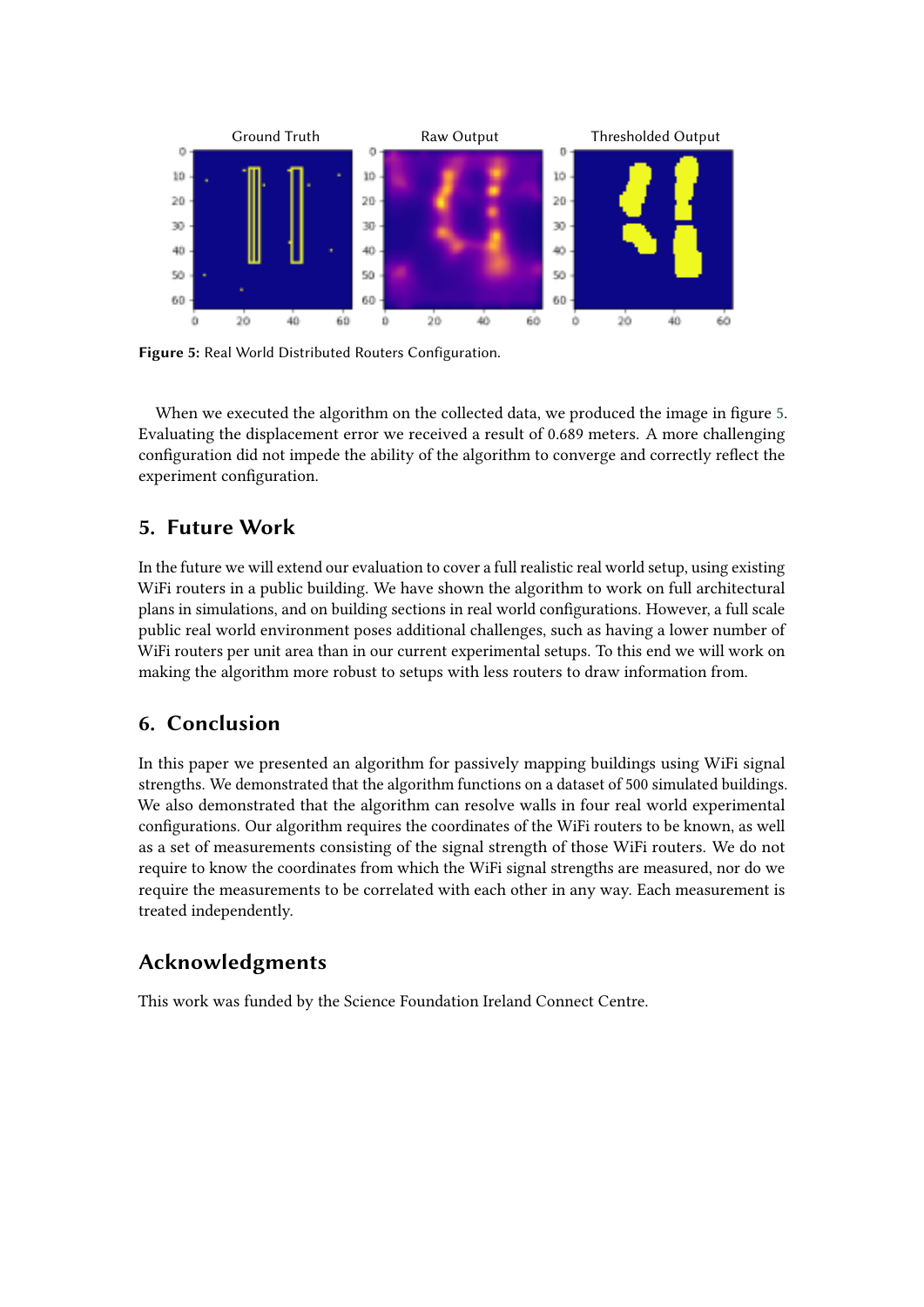# **References**

- [1] J. Choi, Y.-S. Choi, S. Talwar, Unsupervised Learning Technique to Obtain the Coordinates of Wi-Fi Access Points, in: 2019 International Conference on Indoor Positioning and Indoor Navigation (IPIN), 2019, pp. 1–6. doi:[10.1109/IPIN.2019.8911824](http://dx.doi.org/10.1109/IPIN.2019.8911824), iSSN: 2162-7347.
- [2] WiGLE: Wireless Network Mapping, 2001. URL: [https://wigle.net/.](https://wigle.net/)
- [3] G. Jiang, L. Yin, S. Jin, C. Tian, X. Ma, Y. Ou, A Simultaneous Localization and Mapping (SLAM) Framework for 2.5D Map Building Based on Low-Cost LiDAR and Vision Fusion, Applied Sciences 9 (2019) 2105. URL: [https://www.mdpi.com/2076-3417/9/10/2105.](https://www.mdpi.com/2076-3417/9/10/2105) doi:[10.](http://dx.doi.org/10.3390/app9102105) [3390/app9102105](http://dx.doi.org/10.3390/app9102105).
- [4] R. Liu, S. H. Marakkalage, M. Padmal, T. Shaganan, C. Yuen, Y. L. Guan, U. Tan, Collaborative SLAM Based on WiFi Fingerprint Similarity and Motion Information, IEEE Internet of Things Journal 7 (2020) 1826–1840. doi:[10.1109/JIOT.2019.2957293](http://dx.doi.org/10.1109/JIOT.2019.2957293), conference Name: IEEE Internet of Things Journal.
- [5] Q. Liang, L. Wang, Y. Li, M. Liu, Indoor Mapping and Localization for Pedestrians using Opportunistic Sensing with Smartphones, in: 2018 IEEE/RSJ International Conference on Intelligent Robots and Systems (IROS), 2018, pp. 1649–1656. doi:[10.1109/IROS.2018.](http://dx.doi.org/10.1109/IROS.2018.8594254) [8594254](http://dx.doi.org/10.1109/IROS.2018.8594254), iSSN: 2153-0866.
- [6] A. J. Ben Ali, Z. S. Hashemifar, K. Dantu, Edge-SLAM: edge-assisted visual simultaneous localization and mapping, in: Proceedings of the 18th International Conference on Mobile Systems, Applications, and Services, MobiSys '20, Association for Computing Machinery, New York, NY, USA, 2020, pp. 325–337. URL: [https://doi.org/10.1145/3386901.3389033.](https://doi.org/10.1145/3386901.3389033) doi:[10.1145/3386901.3389033](http://dx.doi.org/10.1145/3386901.3389033).
- [7] J. Liang, Y. He, Y. Liu, SenseWit: Pervasive Floorplan Generation Based on Only Inertial Sensing, in: 2016 International Conference on Distributed Computing in Sensor Systems (DCOSS), 2016, pp. 1–8. doi:[10.1109/DCOSS.2016.25](http://dx.doi.org/10.1109/DCOSS.2016.25).
- <span id="page-14-0"></span>[8] C. Liu, J. Wu, P. Kohli, Y. Furukawa, Raster-to-Vector: Revisiting Floorplan Transformation, in: 2017 IEEE International Conference on Computer Vision (ICCV), 2017, pp. 2214–2222. doi:[10.1109/ICCV.2017.241](http://dx.doi.org/10.1109/ICCV.2017.241).
- <span id="page-14-1"></span>[9] N. Amiot, M. Laaraiedh, B. Uguen, PyLayers: An open source dynamic simulator for indoor propagation and localization, in: 2013 IEEE International Conference on Communications Workshops (ICC), 2013, pp. 84–88. doi:[10.1109/ICCW.2013.6649206](http://dx.doi.org/10.1109/ICCW.2013.6649206).
- <span id="page-14-2"></span>[10] A. Ayanoglu, D. M. Schneider, B. Eitel, Crowdsourcing-Based Magnetic Map Generation for Indoor Localization, in: 2018 International Conference on Indoor Positioning and Indoor Navigation (IPIN), 2018, pp. 1–8. doi:[10.1109/IPIN.2018.8533832](http://dx.doi.org/10.1109/IPIN.2018.8533832), iSSN: 2162-7347.
- <span id="page-14-3"></span>[11] J. Bi, Y. Wang, H. Cao, H. Qi, K. Liu, S. Xu, A Method of Radio Map Construction Based on Crowdsourcing and Interpolation for Wi-Fi Positioning System, in: 2018 International Conference on Indoor Positioning and Indoor Navigation (IPIN), 2018, pp. 1–6. doi:[10.](http://dx.doi.org/10.1109/IPIN.2018.8533749) [1109/IPIN.2018.8533749](http://dx.doi.org/10.1109/IPIN.2018.8533749), iSSN: 2162-7347.
- <span id="page-14-4"></span>[12] G. Pipelidis, N. Tsiamitros, E. Ustaoglu, R. Kienzler, P. Nurmi, H. Flores, C. Prehofer, Cross-Device Radio Map Generation via Crowdsourcing, in: 2019 International Conference on Indoor Positioning and Indoor Navigation (IPIN), 2019, pp. 1–8. doi:[10.1109/IPIN.](http://dx.doi.org/10.1109/IPIN.2019.8911766) [2019.8911766](http://dx.doi.org/10.1109/IPIN.2019.8911766), iSSN: 2162-7347.
- <span id="page-14-5"></span>[13] Y. Zhao, Z. Zhang, T. Feng, W. Wong, H. K. Garg, GraphIPS: Calibration-free and Map-